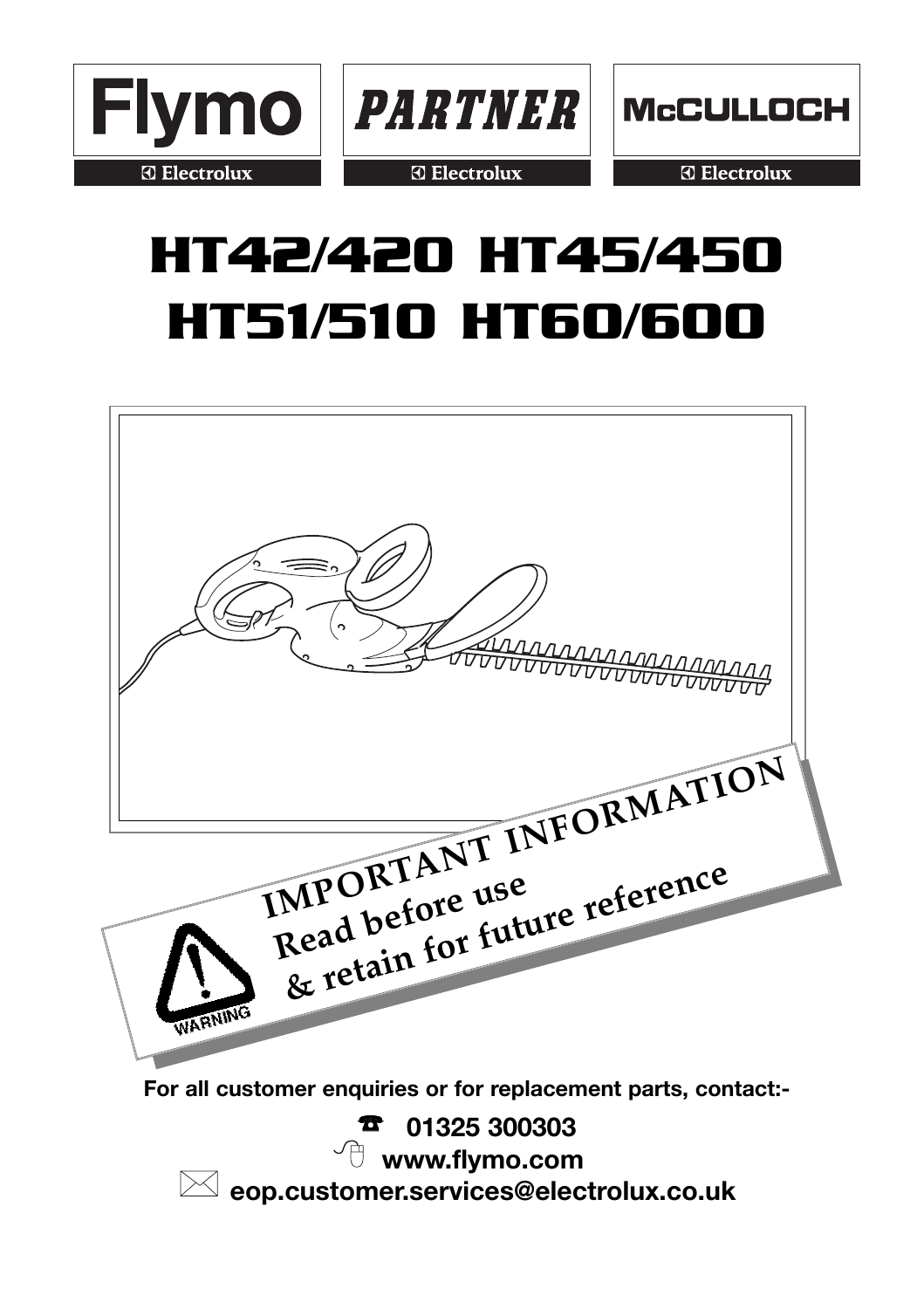

Electrolux Outdoor Products Customer Service Department direct Telephone : 01325 300303 01325 318193

# **Safety**

If not used properly this Hedgetrimmer can be dangerous! This Hedgetrimmer can cause serious injury to the operator and others, the warnings and safety instructions must be followed to ensure reasonable safety and efficiency in using this Hedgetrimmer. The operator is responsible for following the warning and safety instructions in this manual and on the Hedgetrimmer.

### **Explanation of Symbols on your product**



Warning.



Read the user instructions carefully to make sure you understand all the controls and what they do.



Switch off! Remove plug from mains before adjusting, cleaning or if cable is entangled or damaged. Keep the cable away from the blade.



Do not use in the rain or leave the Hedgetrimmer outdoors while raining.



The use of eye protection is recommended.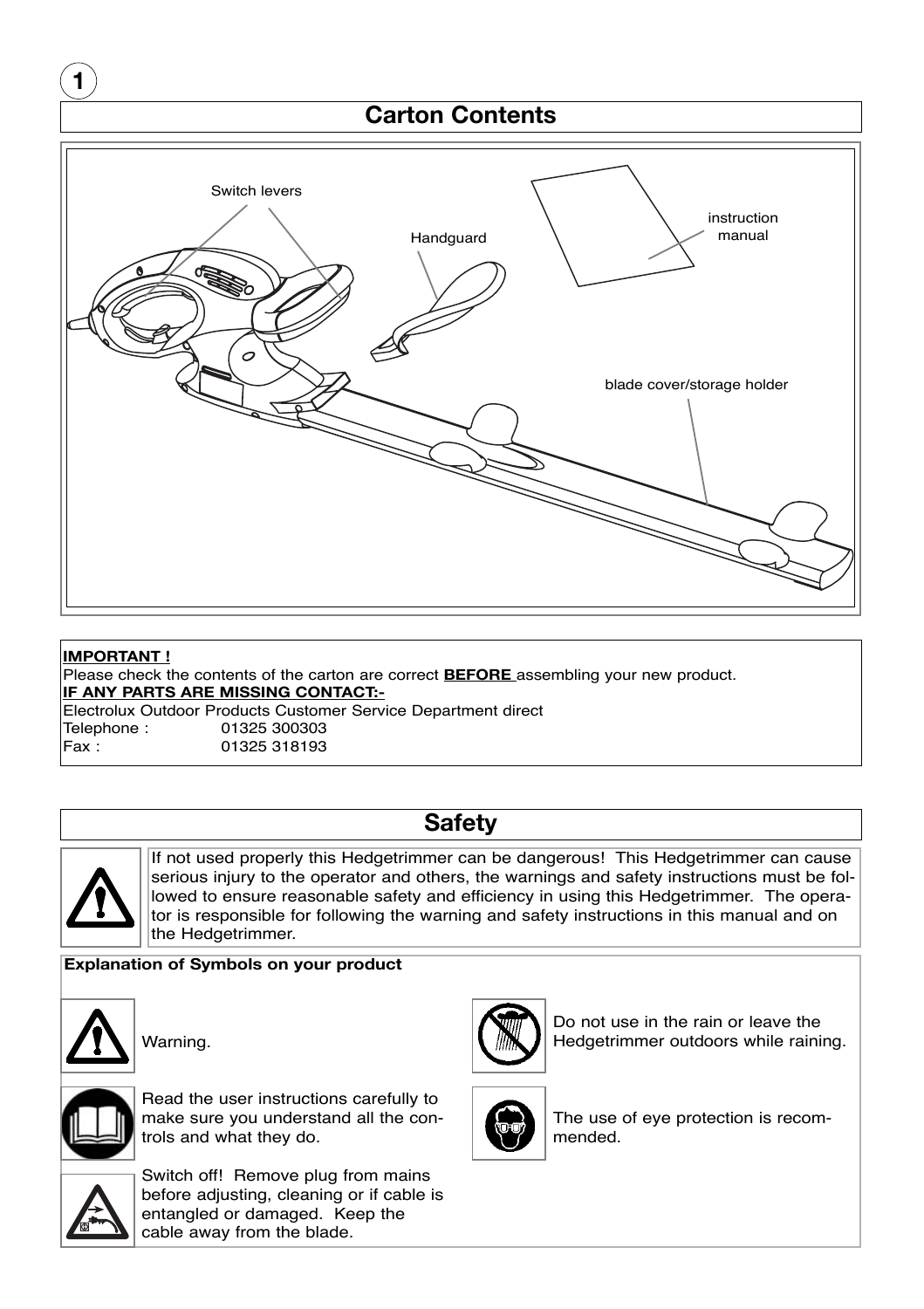### **General**

- 1. Never allow children or people unfamiliar with these instructions to use the Hedgetrimmer. Local regulations may restrict the age of the operator.
- 2. Only use the Hedgetrimmer in the manner and for the functions described in these instructions.
- 3. Never operate the Hedgetrimmer when you are tired, ill or under the influence of alcohol, drugs or medicine.
- 4. The operator or user is responsible for accidents or hazards occurring to other people or their property.

### **Electrical**

- 1. The British Standards Institute recommend the use of a Residual Current Device (R.C.D.) with a tripping current of not more than 30mA. Even with a R.C.D. installed 100% safety cannot be guaranteed and safe working practice must be followed at all times. Check your R.C.D. every time you use it.
- 2. Before use, examine cable for damage, replace it if there are signs of damage or ageing.
- 3. Do not use the Hedgetrimmer if the electric cables are damaged or worn.
- 4. Immediately disconnect from the mains electricity supply if the cable is cut, or the insulation is damaged. Do not touch the electric cable until the electrical supply has been disconnected. Do not repair a cut or damaged cable. Replace it with a new one.
- 5. Your electric cable must be uncoiled, coiled cables can overheat and reduce the efficiency of your Hedgetrimmer.
- 6. Keep cable away from the cutting area.
- 7. Never carry the product by the cable.
- 8. Never pull on the cable to disconnect any of the plugs
- 9. Do not pull cable around sharp objects.
- 10. Always switch off at the mains before disconnecting any plug, cable connector or extension cable.
- 11. Switch off, remove plug from mains and examine electric supply cable for damage or ageing **before** winding cable for storage. Do not repair a damaged cable, replace it with a new one. Use only Electrolux Outdoor Products replacement cable.
- 12. Always wind cable carefully, avoiding kinking.
- 13. Use only on AC mains supply voltage shown on the product rating label.
- 14. Our products are double insulated to EN60335. Under no circumstances should an earth be connected to any part of the product.

### **Preparation**

- 1. Always wear suitable clothing, gloves, and stout shoes. The use of safety glasses is recommended. Do not wear loose clothing or jewellery which can be caught in moving parts.
- 2. Thoroughly inspect the area where the Hedgetrimmer is to be used and remove all wires and other foreign objects.
- 3. Before using the machine and after any impact, check for signs of wear or damage and repair as necessary.
- 4. Never attempt to use an incomplete Hedgetrimmer or one with an unauthorised modification.

### **Use**

- 1. Use the Hedgetrimmer only in daylight or good artificial light.
- 2. Avoid operating your Hedgetrimmer on a wet hedge, where feasible.
- 3. Know how to stop the Hedgetrimmer quickly in an emergency.
- 4. Never hold the Hedgetrimmer by the guard.
- 5. Never operate the Hedgetrimmer with damaged guards or without guards in place.
- 6. Remove plug from mains **before** passing Hedgetrimmer to another person.
- 7. Avoid operating while people especially children are nearby.
- 8. Whilst using the Hedgetrimmer always be sure of a safe and secure operating position.
- 9. Keep hands and feet away from the cutting means at all times and especially when switching on the motor.
- 10. Do not use stepladders whilst operating the Hedgetrimmer.
- 11. Remove the plug from the mains :-
- before leaving the Hedgetrimmer unattended for any period;
- before clearing a blockage;
- before checking, cleaning or working on the appliance;
- if you hit an object. Do not use your Hedgetrimmer until you are sure that the entire Hedgetrimmer is in a safe operating condition;
- if the Hedgetrimmer starts to vibrate abnormally. Check immediately. Excessive vibration can cause injury.
- before passing to another person.

### **Maintenance and storage**

- Keep all nuts, bolts and screws secure to be sure the Hedgetrimmer is in safe working condition.
- 2. Replace worn or damaged parts for safety.
- 3. Be careful during adjustment of the Hedgetrimmer to prevent entrapment of the fingers between moving blades and fixed parts of the machine.
- 4. After use the Hedgetrimmer should be stored using the blade cover/storage holder provided.

**2**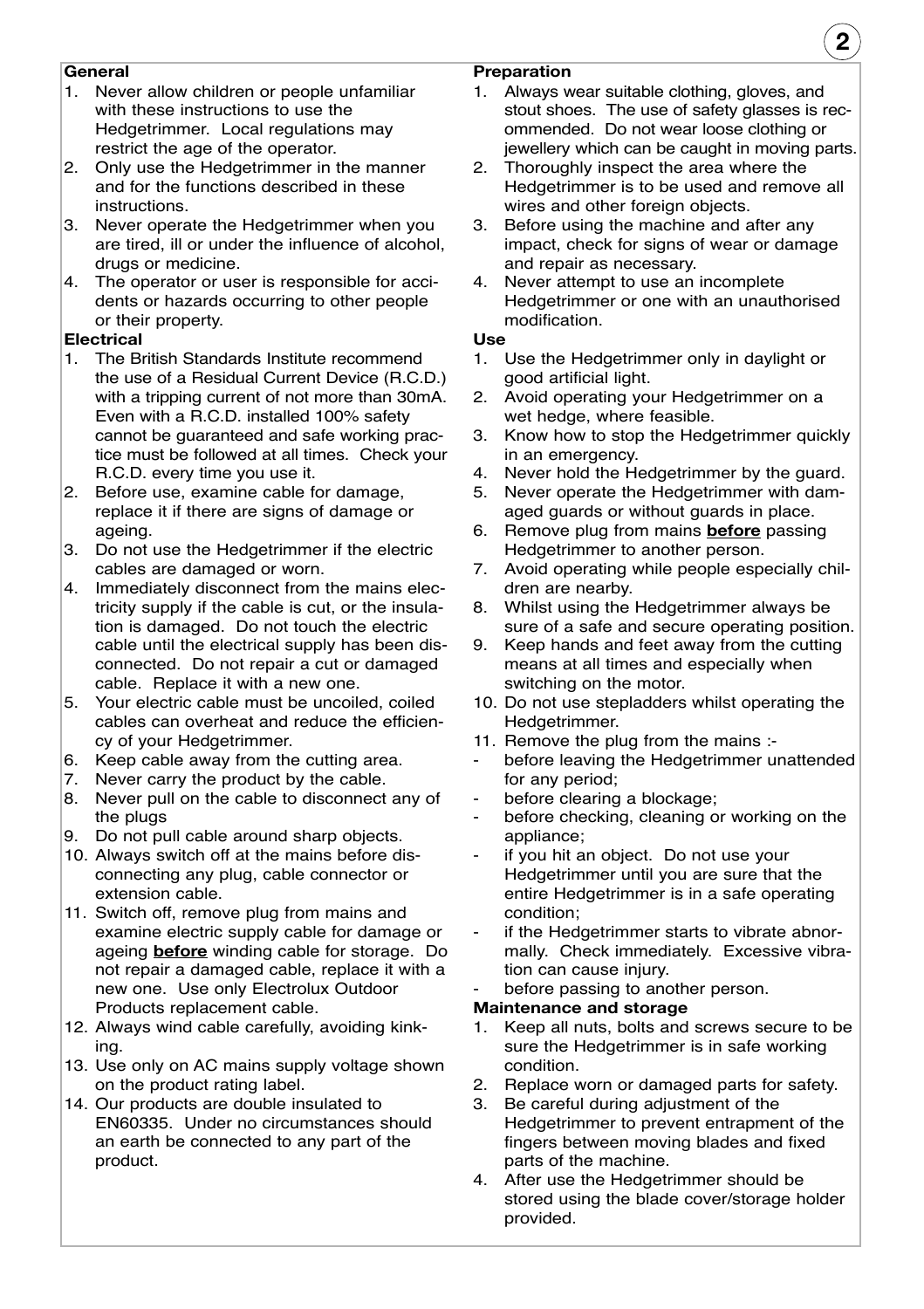### 3. **IMPORTANT!**

### **CABLES IMPORTANT**

**•** Use only 1.00mm2 size cable up to 40 metres length maximum.

### **Maximum rating :**

- 1.00mm2 size cable, 10 amps 250 volts AC.
- **YOUR HEDGETRIMMER IS SUPPLIED WITH CABLE WIRED DIRECTLY INTO THE PRODUCT.**
- 1. Mains Cables and Extension Cables are available from your local Electrolux Outdoor Products Approved Service Centre.
- 2. Do not wire an extension cable directly to your product yourself. Please contact your local Electrolux Outdoor Products Approved Service Centre for further information on the connectors and kits available.
- 3. Only use extension cables specifically designed for outdoor use.

# **CONNECTORS**

### **IMPORTANT**

- **•** Connectors are suitable for use with 2 core cable only. Under no circumstances should these connectors be used for earthed products.
- **•** All connectors and cables are of splashproof construction. They are not waterproof and must not be left outside permanently nor should they be submerged or immersed in water. Do not let cable lay or trail through pools of water or splashed with water from hose pipes.

### **MAINS PLUG REPLACEMENT IMPORTANT**

- **If the plug supplied is cut off it should be destroyed. There is an electric shock hazard if a cut off plug is inserted into a 13 amp socket.**
- 1. **No earth required.** Our products are double insulated to EN60335 and under no circumstances should an earth be connected to any part of the product.
- 2. **Ensure the mains voltage suits your product**



The wires in the mains lead are coloured in accordance with the following code:

BLUE - NEUTRAL<br>BROWN - LIVE

**BROWN** 

The wire which is coloured BLUE must be connected to the Terminal which is marked with the letter 'N' or coloured BLACK. The wire which is coloured BROWN must be connected to the Terminal which is marked with the letter 'L' or coloured RED.

- 4. It is important that the outer sheath is clamped correctly into the 3-pin plug.
- 5. If in doubt consult your local Service Repairer or qualified electrician before the machine is used.
- 6. **A 13 Amp fuse must be fitted to the Mains Plug.**
- 7. The normal plug fuse and household fuse only protect the electrical equipment and are not a safeguard against electrocution.

**If your product is hard wired i.e. nondetachable mains electric cable, a conversion kit and extension cable is available from all Electrolux Outdoor Products Approved Service Centres which can be found in your local Yellow Pages.**

# **Assembly**

### **Assembly of Handguard.**

1. Insert Handguard into slot as illustrated in **figure A**, ensuring that it is securely located.

**DO NOT USE THE PRODUCT WITH-OUT FITTING THE HANDGUARD**



### **3**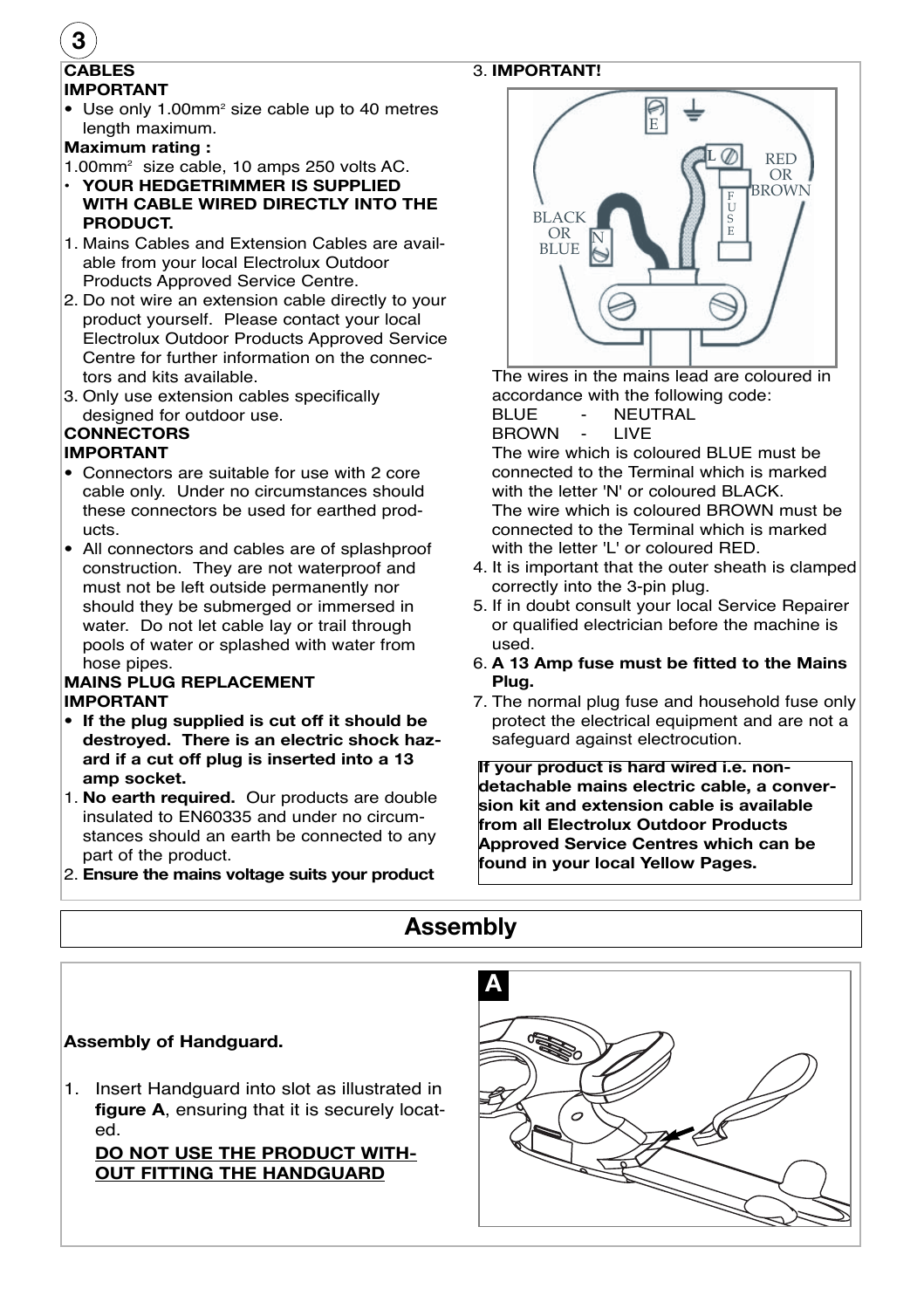# **Starting and Stopping**

### **Before starting your Hedgetrimmer.**

- 1. Form a loop in mains cable and push the loop through the hole in the handle as illustrated in **Fig. B.**
- 2. To secure, position the loop over the hook and pull back as illustrated in **Fig. C.**
- 3. Connect to mains and switch on
- 4. Remove blade cover/storage holder as illustrated in **Fig. D.**

### **To start your Hedgetrimmer**

- 1. There are two switch levers fitted to your Hedgetrimmer.
- 2. Both switch levers need to be held in the operating position **(See Fig E)** for the product to start.

### **To stop your Hedgetrimmer**

- Move Hedgetrimmer away from cutting area before stopping.
- 1. To stop, release one of the switch levers.**(Fig F)**



**4**





# **How to Use**

### **How to Use your Hedgetrimmer**

- 1. Inspect area to be cut before each use remove objects which can be thrown or become entangled in the cutting blades.
- 2. Always keep the Hedgetrimmer in front of your body. Hold handle firmly with both hands and stand in a secure and stable position.
- 3. Allow the cutting blades to reach full speed before entering the material to be cut.
- 4. Always work going away from people and solid objects such as walls, large stones, trees, vehicles etc.
- 5. If blade stalls, immediately stop the Hedgetrimmer. Disconnect the Hedgetrimmer from the power source and clear jammed debris from the cutting blades. Inspect blades and repair or replace as needed.

### **Top Cutting**

Use a wide sweeping motion. **See Fig. G.** A slight downward tilt of the cutting blades in the direction of motion gives the best cutting results. **Side Cutting**

When trimming the sides of the hedge, begin at the bottom and cut upwards **(See Fig. H)**, tapering the hedge inward at the top. This shape will expose more of the hedge, resulting in more uniformed growth.

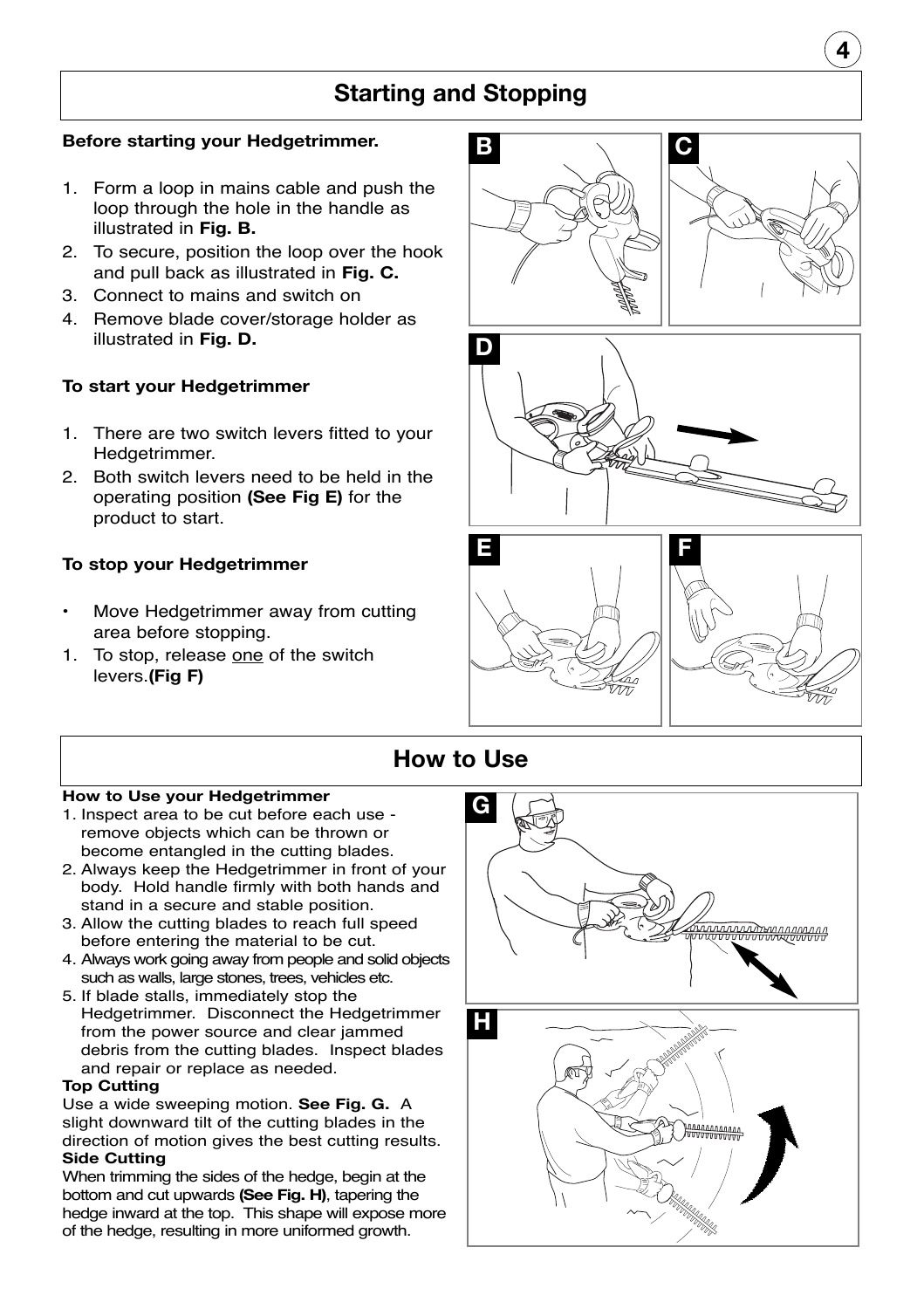# **Caring for your Hedgetrimmer**



**5**









### **Cleaning (J)**

- 1. Using a soft brush remove debris from all air intakes and cutting blade.
- 2. Wipe over surface of your hedgetrimmer with a dry cloth.

### **• IMPORTANT**

Never use water for cleaning your hedgetrimmer. Do not clean with chemicals, including petrol, or solvents - some can destroy critical plastic parts.

### **Lubricating the Cutting Blade**

For easier operation and longer life, lubricate the cutter blades before and after use. Apply the oil so that it runs between the two blades. **See Pic K.**

### **At the end of the Cutting Season.**

- 1. Clean your Hedgetrimmer thoroughly.
- 2. Check that all nuts and bolts are secure.
- 3. Visually inspect the Hedgetrimmer for any worn or damaged parts, contact your local Service Centre if any parts require replacement.

### **To store your Hedgetrimmer**

- **•** The Hedgetrimmer blade cover/storage holder is provided with 2 hanging slots for storing the Hedgetrimmer on the wall.**(See Pic L)**
- Ensure the blade cover/storage holder is fitted before storage.
- 1. The use of 2 number 10 screws (40mm in length) and the appropriate wall fixing plugs is recommended
- 2. Drill 2 holes 47mm horizontally apart.
- 3. Fit wall plugs.
- 4. Fit screw ensuring enough length is available for secure location into hanging slot.
- Your mains cable can be stored with the blade cover/storage holder fitted. **(Pic M & N)**
- Store in a dry place where your Hedgetrimmer is protected from damage**.**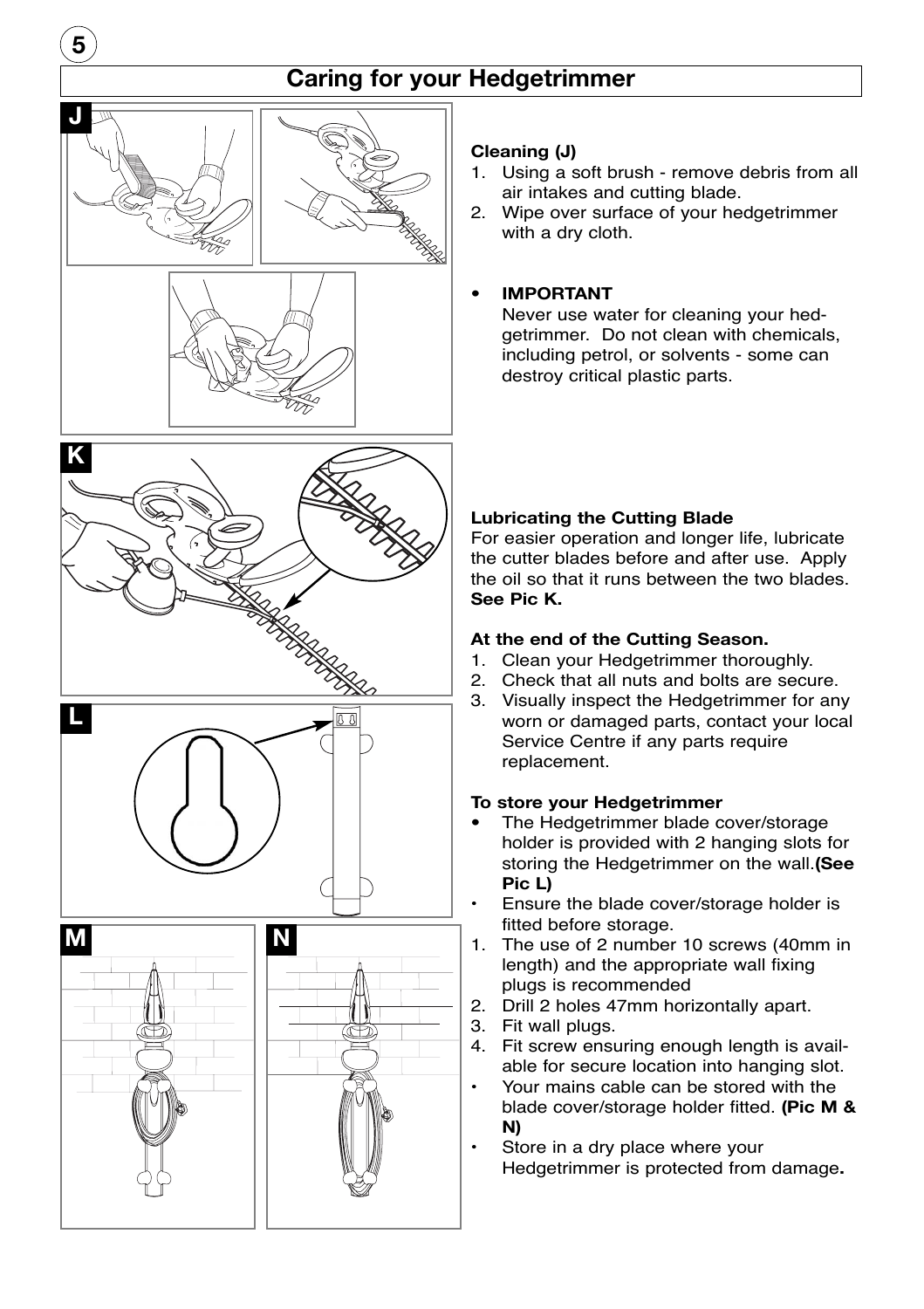## **Fault Finding Hints**

### **Fails to Operate**

- 1. Is the Power Turned On?
- 2. Check the fuse in the plug, if blown replace.
- 3. Fuse continues to blow? **Immediately disconnect from the mains electricity supply and consult your local approved Service Centre.**

### **Cutting blade stops under load**

- 1. Cut at a slower pace.
- 2. If cutting blade still stops under load? **Disconnect from the mains electricity supply and consult your local approved Service Centre.**
- **Fails to stop when one switch lever is released. Immediately disconnect from the mains electricity supply and consult your local approved Service Centre.**

### **Poor cut quality**

- 1. Ensure the product is being used correctly (see How to Use)
- 2. Ensure blades are free from trapped debris
- 3. Damaged Blades? **Immediately disconnect from the mains electricity supply and consult your local approved Service Centre.**

### **Excessive Vibration**

**Immediately disconnect from the mains electricity supply and consult your local approved Service Centre.**

### **Environmental Information**

Electrolux Outdoor Products are manufactured under an Environmental Management System (ISO 14001) using, where practical, components manufactured in the most environmentally responsible manner, according to company procedures, and with the potential for recycling at the end of the products' life.

- Packaging is recyclable and plastic components have been labelled (where practical) for categorised recycling.
- Awareness of the environment must be considered when disposing of 'end-of-life' product.
- If necessary, contact your local authority for disposal information.

The symbol  $\lambda$  on the product or on its packaging indicates that this product may not be treated as household waste. Instead it shall be handed over to the applicable collection point for the recycling of electrical and electronic equipment. By ensuring this product is disposed of correctly, you will help prevent potential negative consequences for the environment and human health, which could otherwise be caused by inappropriate waste handling of this product.

For more detailed information about recycling of this product, please contact your local council office, your household waste disposal service or the shop where you purchased the product.

# **Guarantee & Guarantee Policy**

If any part is found to be defective due to faulty manufacture within the guarantee period, Electrolux Outdoor Products, through its Authorised Service Repairers will effect the repair or replacement to the customer free of charge providing:

- (a) The fault is reported directly to the Authorised Repairer.
- (b) Proof of purchase is provided.
- (c) The fault is not caused by misuse, neglect or faulty adjustment by the user.
- (d) The failure has not occurred through fair wear and tear.
- (e) The machine has not been serviced or repaired, taken apart or tampered with by any person not authorised by Electrolux Outdoor Products.
- (f) The machine has not been used for hire.
- (g) The machine is owned by the original purchaser.
- (h) The machine has not been used outside of the country for which it was specified.
- (i) The machine has not been used commercially.
- This guarantee is additional to, and in no way diminishes the customers statutory rights.

Failures due to the following are not covered, therefore it is important that you read the instructions contained in this Operator's Manual and understand how to operate and maintain your machine:

### **Failures not covered by guarantee**

- Replacing worn or damaged blades
- Failures as a result of not reporting an initial fault.
- Failures as a result of sudden impact.
- Failures as a result of not using the product in accordance with the instructions and recommendations contained in this Operator's Manual.
- Machines used for hire are not covered by this guarantee.
- The following items listed are considered as wearing parts and their life is dependent on regular maintenance and are, therefore not normally subject to a valid warranty claim: Blades, Electric Mains cable.
- Caution!

Electrolux Outdoor Products does not accept liability under the warranty for defects caused in whole or part, directly or indirectly by the fitting of replacement parts or additional parts that are not either manufactured or approved by Electrolux Outdoor Products, or by the machine having been modified in any way

**6**